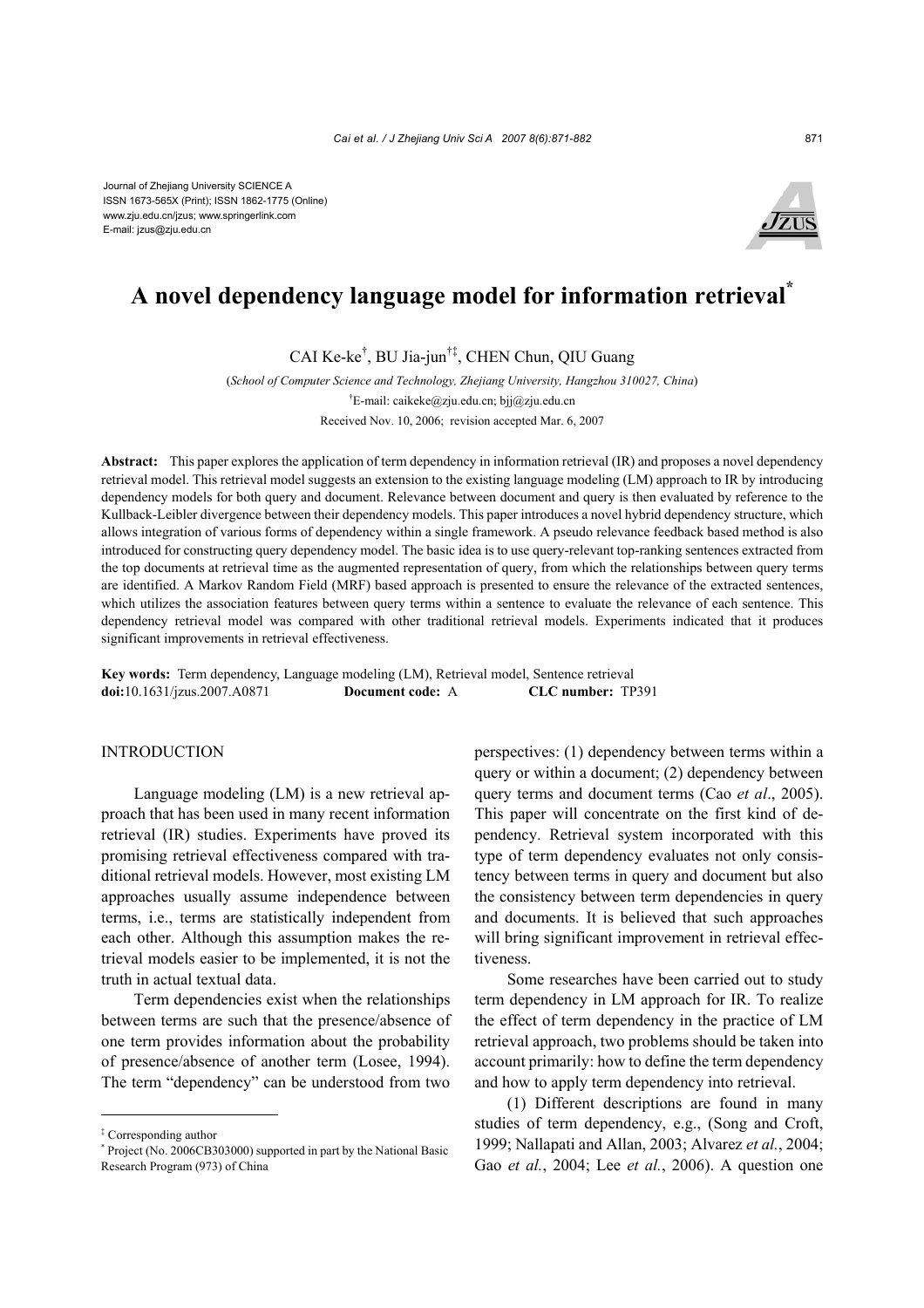may raise is: can we integrate the various forms of dependency together in IR architecture?

(2) In most LM retrieval approaches, only document model is considered to describe information distribution associated with each document. It is believed that some important information concerning query, such as term dependencies in query, also needs to be considered. Query model, which is used to describe information probability distribution associated with the user's information need, provides a natural and intuitive means of encoding query term dependencies. A question then arises that if it is better to introduce query model into retrieval.

To solve the two problems above, which outline the main tasks of this paper, a novel dependency retrieval approach is proposed. This retrieval approach extends the Kullback-Leibler divergence (KL-divergence) based approach to IR (Lafferty and Zhai, 2001) by introducing a hybrid dependency model for both query and document. Consequently, the query model associated with each query consists of two kinds of models, i.e., query term model and query dependency model, which are used to describe term distribution and term dependency distribution in query, respectively. Similarly, document model associated with each document includes document term model and document dependency model. The relevance status of each document is then evaluated by synthetically considering the KL-divergence (Song and Croft, 1999) between term models of query and document, and the term dependency models of query and document.

The expanded retrieval approach introduces a hybrid dependency structure to describe relationships between terms within a sentence. This hybrid dependency structure considers various forms of dependency. It guarantees not only the comprehensiveness but also accuracy of the identified dependencies.

A pseudo relevance feedback based method is proposed to construct query dependency model. The basic idea is to assign each query a sentence-based context description by using query-relevant topranking sentences extracted from the top documents at retrieval time. Dependencies between query terms are then statistically identified from the context. To realize the identification of query relevant sentences, a Markov Random Field (MRF) (Dobrushin, 1968) based approach is employed. Relevance of each sentence is measured by the association features between query terms in the sentence.

This paper aims to construct an efficient retrieval model, which can maximize the efforts of various dependencies between terms to bring significant improvement in retrieval effectiveness. An intensive investigation of related researches is made and then a feasible solution is presented. The contributions of our work include:

(1) Propose a novel hybrid dependency structure for describing the dependencies between terms. The hybrid dependency structure allows the integration of various forms of term dependencies and therefore provides a real and comprehensive depiction of the dependencies between terms.

(2) Extend the KL-divergence retrieval model by introducing the dependency models for both query and document. The relevance between query and document is then evaluated by considering the divergence of their dependency models.

(3) Propose a pseudo relevance feedback based approach for constructing the dependency model for query.

(4) Propose an MRF based approach for identifying query relevant sentences.

The rest of this paper is organized as follows. Section 2 introduces the related LM approaches to IR and reviews various dependence models investigated in previous research. Section 3 presents our proposed dependence model and the methods of parameter estimation. In Section 4, a set of experiments is presented. Experimental results showed that our model achieves significant improvements compared with previous retrieval models. Section 5 concludes the paper.

# RELATED WORK

# **Basic LM retrieval models**

The first LM approach to IR is proposed by Ponte and Croft (1998). Its basic idea is to compute the conditional probability of generating a query *Q* given the LM that is trained for each document *D*. Documents are then sorted in decreasing order of this conditional probability. In this approach, documents will be ranked according to the conditional probability of their LM. Assuming terms in the query are independent, the general unigram model is formu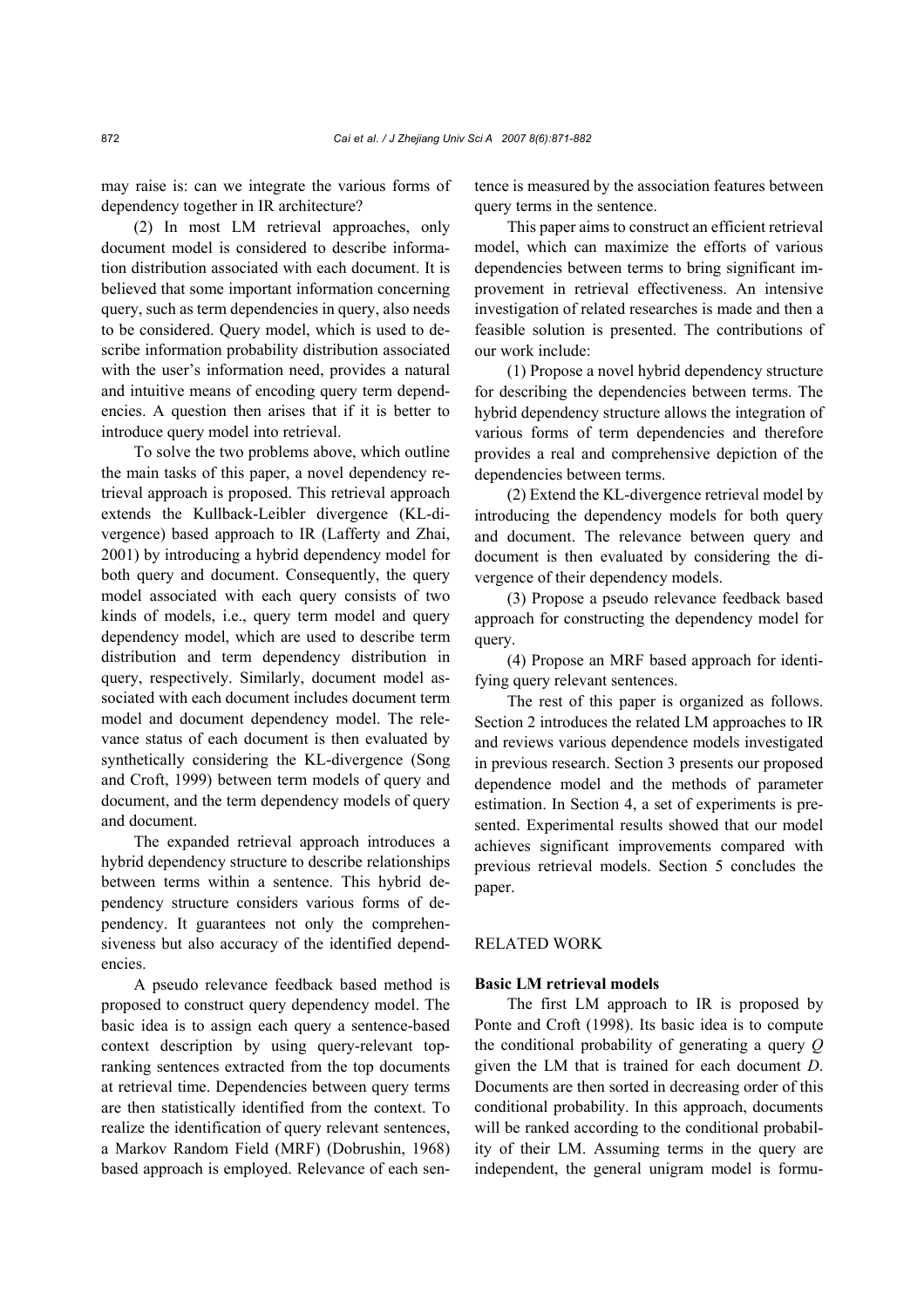lated as

$$
P(Q | D) = \prod_{q_i \in Q} P(q_i | D). \tag{1}
$$

Recently, another popular retrieval model based on KL-divergence is widely proposed. In this retrieval model, language models are associated with both query and document. The closeness of these models is taken as the evidence of the document's relevance to the given query (Lafferty and Zhai, 2001; Zhai and Lafferty, 2001a). More specifically, the divergence between document and query is determined by

$$
D(\theta_Q \parallel \theta_D) = \sum_{w \in V} P(w \mid \theta_Q) \log \frac{P(w \mid \theta_Q)}{P(w \mid \theta_D)},
$$
 (2)

where *V* is a vocabulary,  $\theta_Q$  and  $\theta_D$  are language models for query *Q* and document *D* respectively. Since  $D(\theta_0||\theta_0)$  is always non-negative and equals zero if and only if  $\theta_0 = \theta_D$ , the relevance score of *D* with respect to *Q* can be measured by  $-D(\theta_0||\theta_0)$ .

In this paper, the proposed dependency retrieval model estimates the underlying dependency models for both query and document by exploiting all the valued dependency information between terms. KL-divergence retrieval model is obviously the most proper retrieval model for our task. Query model in KL-divergence allows the description of various forms of term dependency within query and therefore makes it more convenient to integrate information of term dependency into retrieval.

## **Studies of term dependency**

Studies in IR often assume that terms in both query and document are statistically independent. This assumption is obviously improper but widely accepted for its robust estimation and ease of computation (Srikanth and Srihari, 2003). With the explosion of Internet information, it is difficult for these traditional retrieval approaches to provide users the most exact information required. Recent studies showed that term dependency, which can efficiently describe the implicit or explicit relationships between terms, provides the important hints for document relevance. Many researches have been dedicated to this field, hoping to utilize the term dependency information to produce more improvements in retrieval effectiveness.

In traditional probabilistic retrieval models, phrase is one of the most popular forms of term dependency. According to different definitions, two kinds of phrases have been popularly discussed. They are statistical phrases (van Rijsbergen, 1977; 1979; Fagan, 1987) and syntactic phrases (Dillon and Gray, 1983; Fagan, 1987; Smeaton and van Rijsbergen, 1988). Statistical phrase considers the information about the co-occurrences of words in a document. Comparatively, identification of syntactic phrase requires the satisfaction of certain syntactic relationships among the component words. Many studies have evaluated these forms of phrases in traditional retrieval models. Fagan (1987) showed that significant improvements can be achieved by using statistical phrases. However, it is not the case for syntactic phrases. Croft *et al*.(1991) proved the effectiveness of phrases modeled as terms co-occurring in a document. Their experiments also showed that other forms of statistical phrases, which are identified by considering either term proximity or frequency of individual terms and phrase, cannot perform as well as expected. For syntactic phrases, Croft *et al*.(1991) showed that although the efficiency of these syntactic phrases is not significant, better filtering and parsing techniques would facilitate the application of syntactic phrases.

Most of the traditional dependence models did not produce consistent improvements when applied to large-scale document set. There are mainly two reasons for this. Firstly, term dependencies are usually identified on a large scale of documents. It generates a large number of dependency candidates, many of which, however, do not describe term associations exactly. The noise information about term dependencies heavily degrades retrieval performance. Secondly, there is no uniform strategy, by which term dependencies can be incorporated into the retrieval models perfectly (Spark Jones *et al*., 1998).

Term dependency also has been examined in LM approaches to IR. Early works on term dependencies in LM retrieval models tried to capture term dependency by bi-grams (Song and Croft, 1999) or tri-grams model (Katz, 1987). These approaches assume the dependency between adjacent terms. As a consequence, terms that appear contiguously are considered related to each other. Bi-terms model (Srikanth and Srihari, 2002) expands traditional bi-gram model and considers the dependency between adjacent terms in any order. Although the ap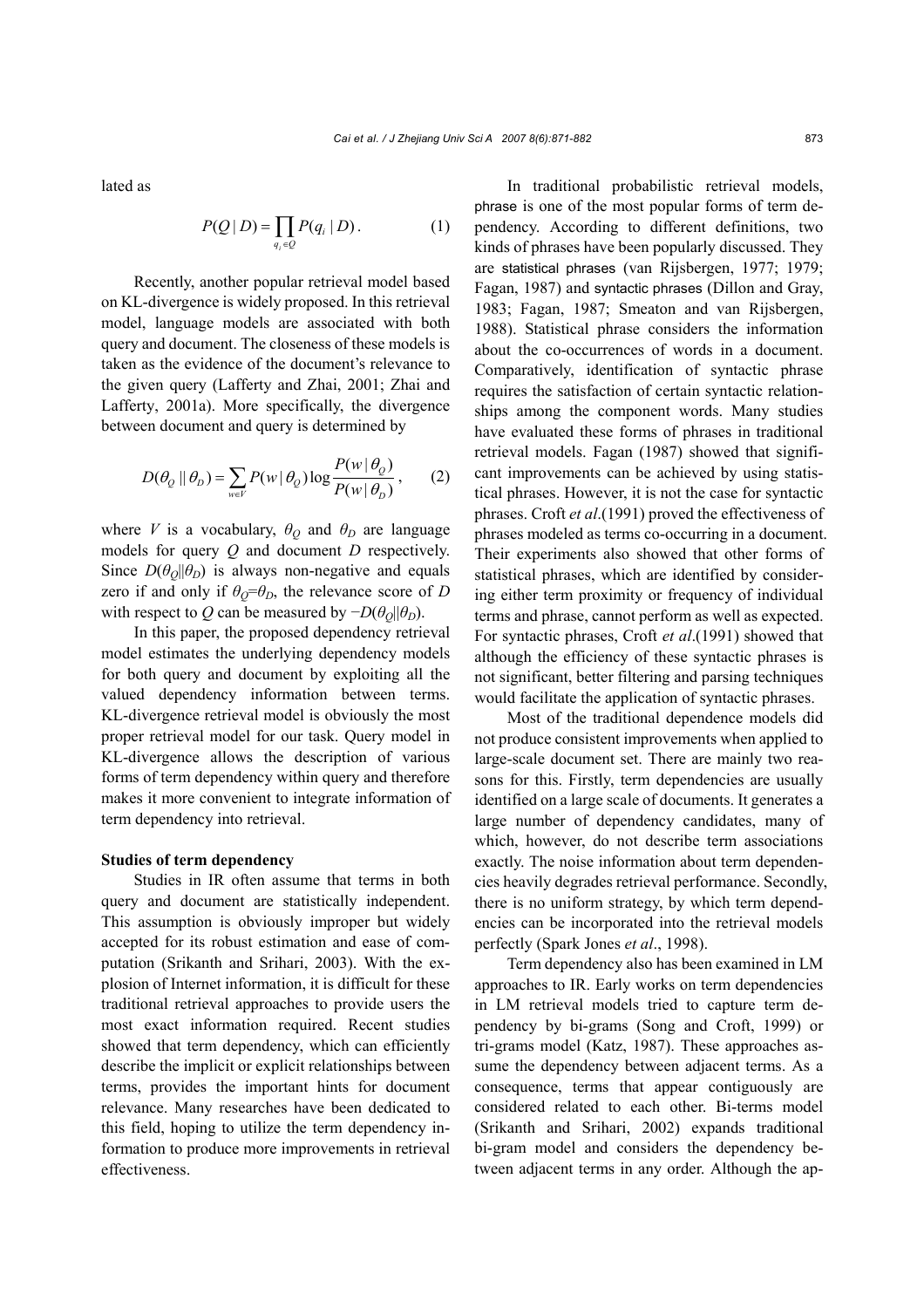proaches above can capture certain dependencies between terms, they present marginal improvements in retrieval performance. The reason is twofold: (1) Too "strict". Dependencies between terms that do not satisfy the adjacent constraints are ignored; (2) Too "coarse". Dependencies between any adjacent terms are assumed without any filtering. These limitations heavily weaken the retrieval performance.

Instead of defining term dependencies simply according to the positional information between terms, many statistical and linguistic techniques are applied to LM retrieval models to retain the most probable dependencies between terms. Nallapati and Allan (2002) represented term dependencies in a sentence using a maximum spanning tree. The dependencies between terms in a sentence are measured by using the Jaccard coefficient. Based on the analysis of the most probable linkages between terms in each sentence of the training data, term dependencies within a query are recognized to construct the linkage structure of the query (Gao *et al*., 2004). Documents with the capability to generate similar term linkage are considered relevant. In (Alvarez *et al*., 2004), term dependency was modeled through "word pair". Based on statistical analysis, any pair of words co-occurring within five words is considered to be a word pair. In addition to statistical approaches, syntactic analysis is also applied to determine the dependencies existing in the natural language query. In (Lee *et al*., 2006), term dependencies were set up between terms with syntactic dependency relationships. Experiments affirmed the achievements of the LM approaches above. One of the common features of these approaches is that they assume the dependency structure on the scale of a sentence since most significant dependencies between terms always occur within a sentence (Nallapati and Allan, 2003). This paper makes a similar assumption and explores dependencies between terms within a sentence. Considering the significance of the identified dependencies, better retrieval performance is expected.

# EXPANDED RETRIEVAL MODEL

Traditional KL-divergence retrieval models measure the distance between the probabilistic distributions established for query and document over the same set of terms (Lafferty and Zhai, 2001). This paper extends KL-divergence based approach to IR and evaluates the relevance of document to a given query through two components.

The first component is to measure the similarity between query and document from the perspective of term distributions. Let  $\theta_{Q,T}$  and  $\theta_{D,T}$  be the term models for query *Q* and document *D* respectively, the relevance score between *Q* and *D* can be measured by

$$
score_w(D,Q) = \sum_{w_i \in Q} P(w_i | \theta_{Q,T}) \log P(w_i | \theta_{D,T}) -
$$
  

$$
\sum_{w_i \in Q} P(w_i | \theta_{Q,T}) \log P(w_i | \theta_{Q,T}).
$$
 (3)

Since the second item on the right side of Eq.(3) is identical for all documents, it can be ignored in the computing.

The second component is to measure the relevance between document and query according to the underlying dependency models of query and document. The dependencies detected in the query are also expected to be detected in the relevant document. Let  $\theta_{Q,P}$  and  $\theta_{D,P}$  be the dependency models of query *Q* and document *D* respectively, the relevance score between *Q* and *D* can be formulated as

$$
score_{DP}(D,Q) = \sum_{w_i, w_j \in Q} P(w_i, w_j | \theta_{Q,P}) \log P(w_i, w_j | \theta_{D,P})
$$

$$
- \sum_{w_i, w_j \in Q} P(w_i, w_j | \theta_{Q,P}) \log P(w_i, w_j | \theta_{Q,P}). \tag{4}
$$

Similarly, the second item is also document independent and can be dropped.

The above two components observe the relevance between query and document from different perspectives. It is beneficial to include them into a unified retrieval framework. From a viewpoint of effectiveness, the simplest strategy, i.e. linear interpolation method is adopted. Thus, the expanded KL-divergence retrieval model is formulated as Eq.(5), in which the coefficient  $\lambda$  is to control the influence of each component.

 $score(D,Q)=(1-\lambda) \cdot score_w(D,Q)+\lambda \cdot score_{DP}(D,Q)$ . (5)

#### **Hybrid dependency structure**

This paper attempts to incorporate the most significant term dependencies within a sentence in the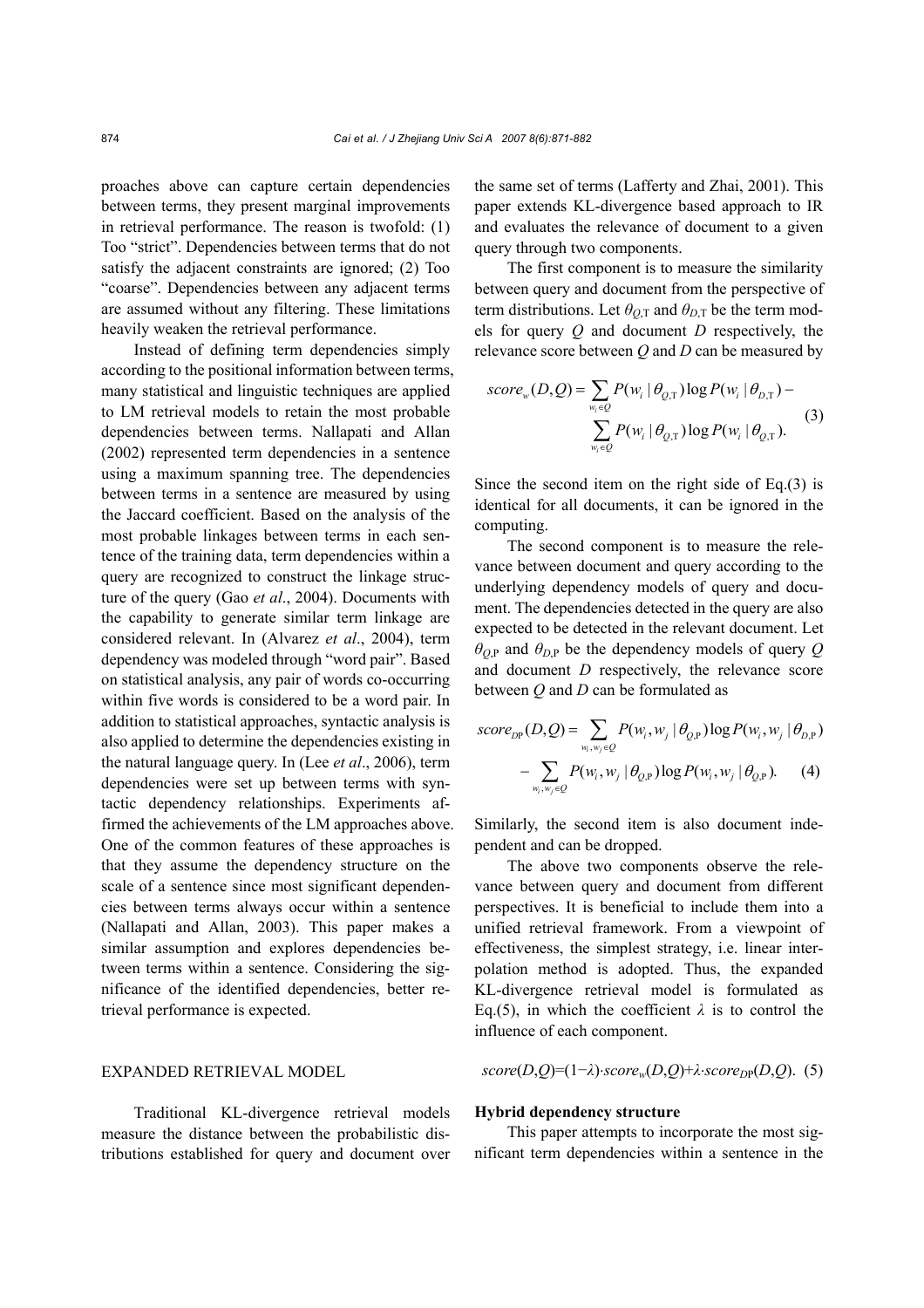retrieval model. Term dependencies within a sentence are various and can be described from different perspectives, such as direct or indirect syntactic relation, proximity relation. In this paper, we define term dependency by using a more intuitive way. According to the association degree between terms in a sentence, three forms of dependency are formed: syntax based, proximity based and co-occurrence based.

Syntax based dependency describes the direct syntactic relation between terms; proximity based dependency describes the relationship between terms within a certain syntactic distance; co-occurrence based dependency relaxes the requirement of syntactic relationship between terms and defines the dependency by using co-occurrence information of terms within a sentences.

Incorporating the above three kinds of dependency into the retrieval, Eq.(4) is then reformulated as

$$
score_{DP}(D, Q) = \sum_{R_k} \alpha_k \left[ \sum_{w_i, w_j: R_k} P(w_i, w_j | \theta_{Q, P}) \log P(w_i, w_j | \theta_{D, P}) \right],
$$
 (6)

where  $R_k$  represents the  $k$ th form of dependency and the coefficient  $a_k$  is to control the influence of each form of dependency to relevance judgment,  $k \in [1, 3]$ .

#### **Dependency parse tree**

As mentioned above, syntax based and proximity based dependencies are constructed based on the syntactic relationship between terms. In this paper, a special type of syntactic relationship, namely dependency syntactic relation, is concerned. A dependency syntactic relation is an asymmetric relationship between a word called governor and another word called modifier (Hays, 1964). The dependency syntactic relations linguistically represent the relations between terms and therefore can help to capture the underlying semantics of a query. In this paper, we use MINIPAR (Lin, 1994) as the dependency parser and correspondingly describe the syntactic relationships with dependency tree. An example of dependency parse tree parsed by MINIPAR is shown in Fig.1, in which nodes are labelled by part of speeches and edges are labelled by relation types. As shown in Fig.1, any dependency tree has a unique root node and any other node has a unique parent node.



**Fig.1 Dependency parse tree of sentence "I have a cute dog"** 

Before proceeding, let us give some definitions on dependency parse tree.

**Definition 1** The distance between two nodes *A* and *B* is denoted by *dist*(*A*, *B*) and defined as the number of linkages between *A* and *B* in the tree with no consideration of the direction.

**Definition 2** The height of node *A* is denoted by *height*(*A*) and defined as the distance between *A* and the root node.

**Definition 3** A set of nodes *NS* is assumed to be syntactically connected, if they satisfy the following conditions: Among *NS*, (1) there exists one node, which is the common ancestor node of other nodes; (2) except for the common ancestor node, each node is the child of one other node.

**Definition 4** A set of nodes is assumed to be syntactic proximity nodes if the distance between any two nodes in the set is no more than the predefined threshold *ζ*.

# **Construction of query dependency model**

Query dependency model reflects the dependency information between query terms. However, it is clear that the query itself is always too simple to provide sufficient information on term dependency. To solve this problem, the most intuitive idea is to assign query with some additional descriptive information. Pseudo relevance feedback method (Buckley *et al*., 1995; Robertson *et al*., 1995) seems to be a good choice, which facilitates the feedback process and identifies the top-ranking sentences extracted from the top documents at retrieval time as query relevant sentences. To achieve it, an MRF based sentence retrieval approach is proposed. The main objective is to extract the most potentially useful sentences from the top-ranked documents initially retrieved for a given query. Here, the traditional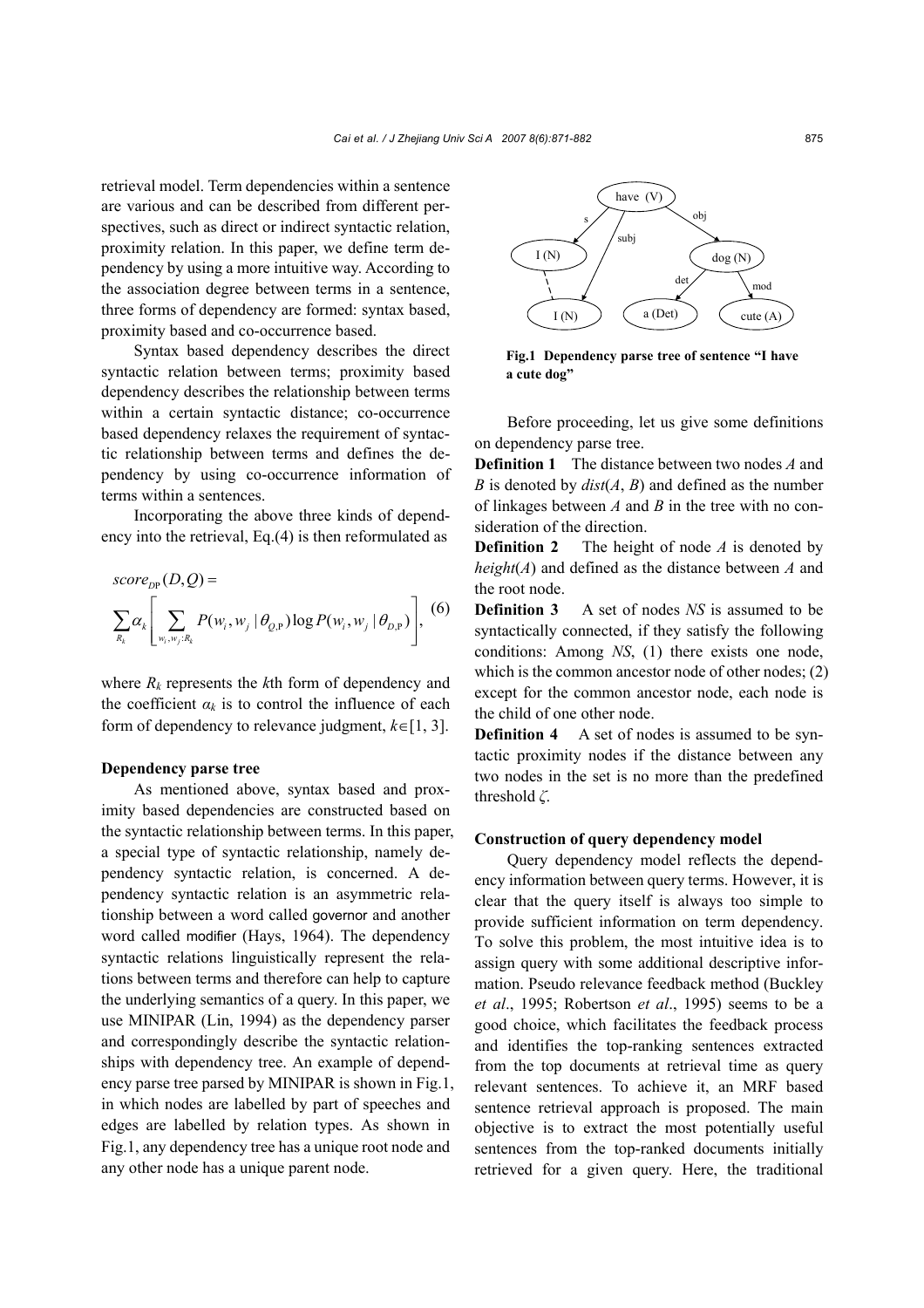KL-divergence based approach is chosen for the initial document retrieval.

#### **Sentence relevance estimate based on MRF**

MRF is an indirect graphical model and often used in the statistical machine learning domain to model joint distributions. It is constructed based on a graph *G*, in which the nodes represent random variables and the edges present the dependence between the random variables.

Different edge configurations split random variables of *G* into different set of cliques. All pairs of random variables in a clique are neighbors of each other. Neighborhood means the direct dependence between variables. A random object *X* is an MRF if it satisfies

$$
P(x_i | x_j, \forall j, j \neq i) = P(x_i | x_j, \forall j, j \in N(i)), \quad (7)
$$

where  $x_i$  is the value of the *i*th random variable and *N*(*i*) means the neighbors of the *i*th random variable.

Given an MRF, the dependencies among the random variables are determined. In our case, *G* consists of a set of query term variables and a sentence variable. Accordingly, the MRF randomly decides the dependencies among variables of query terms and sentence. By referring to (Metzler and Croft, 2005)'s definition of joint distribution over random variables in *G*, the relevance estimate of a sentence *S* given a query *Q* can be formally defined as

$$
P(S \mid Q) = \sum_{c \in C(G)} \lambda_c f(c), \tag{8}
$$

where  $C(G)$  is a set of cliques in  $G, f(c)$  is defined as the real-valued feature function over cliques,  $\lambda_c$  is the weight of each particular feature function. As shown by Eq.(8), two factors are crucial for the relevance estimate: the configuration of *G*, which determines the model of query term dependencies, and the set of feature functions defined over cliques of *G*.

(1) Configuration. By referring to (Metzler and Croft, 2005), we consider three forms of configurations in this paper, i.e., full independence, sequential dependence and full dependence. These three configurations represent different dependence assumptions of query terms. Full independence configuration assumes the independence between query terms, sequential dependence configuration considers the dependence among contiguous query terms and full dependence configuration assumes that all query terms are dependent with each other [For more details, please refer to (Metzler and Croft, 2005)].

(2) Feature functions. Configurations above provide the structure basis for relevance estimates, but the definition of each feature function determines the accuracy of the estimates. Feature function illustrates the state of variables in each clique. Three feature functions were formulated in (Metzler and Croft, 2005) attempting to measure cliques by capturing term occurrences in the context of the document. However, these functions are not applicable to our work. Because compared with documents, sentences always have considerably fewer words, which may be too short to accurately estimate the probability distributions of words co-occurrence. New potential feature functions should be explored in our case.

As we know, any two terms within a sentence can be described by certain syntactic relationship (direct or indirect). Moreover, different relationships describe different degrees of associations between terms. Given a query, the relevance of each sentence is considered different if query terms contained in it present different forms of syntactic relationships. This paper investigates the syntactic relationships between terms and then defines three potential functions.

(1) The first potential function involves cliques that contain a query term and a sentence. Such cliques assume the independence between query terms. The potential functional is therefore defined as

$$
f_1(c) = P(q_i | S) = \frac{freq(q_i, S)}{|S|} \sqrt{\sigma}^{height(q_i)}, \quad (9)
$$

where  $freq(q_i, S)$  is the number of times query term  $q_i$ occurs in sentence *S*, |*S*| is the total number of terms in *S*, parameter  $\sigma \in [0, 1]$ . As shown in Eq.(9), this function considers sentence relevance from two perspectives: the amount of occurrence of query term in sentence and the importance of each query term to sentence.

(2) Given a clique containing two or more query terms, the fact that these query terms syntactically connected in sentence provides more evidence of the sentence relevance. The syntactic relationship among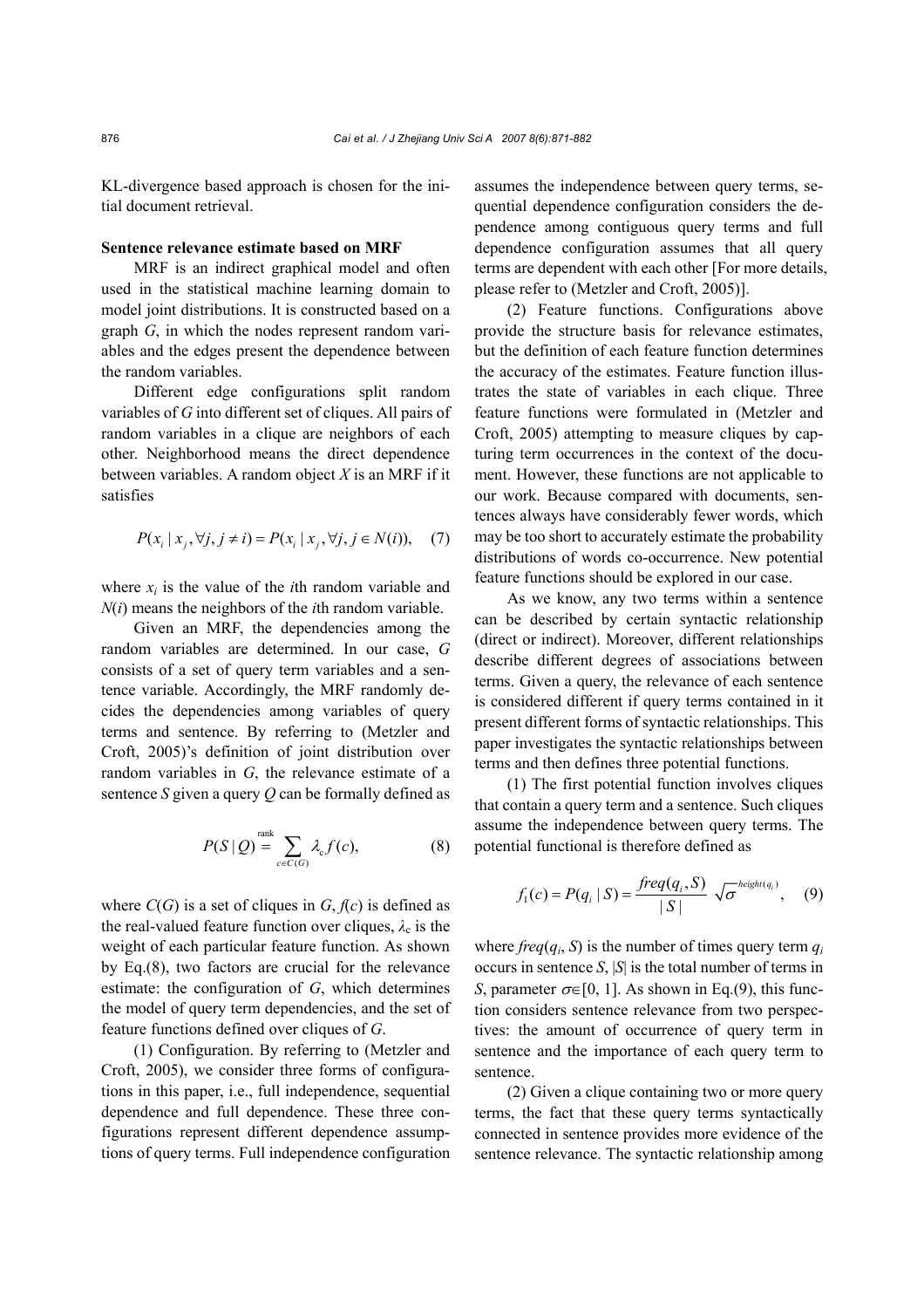terms is defined as Definition 3. The second potential function considers such syntactic relationship and for every clique that contains two or more terms  $q_u$ , ...,  $q_v$ and the sentence *S*, the following feature function is applied:

$$
f_{SR}(c) = P(q_u, ..., q_v | S)
$$
  
= 
$$
BoolSynR(q_u, ..., q_v) \sqrt{\omega}^d \sqrt{\sigma}^{h'}
$$
 (10)

where  $\omega$ ,  $\sigma \in [0, 1]$ ; *BoolSynR*( $q_u$ , ...,  $q_v$ ) is set to 1 if  $q_u$ , ...,  $q_v$  are syntactically connected in the dependency parse tree of *S*, otherwise it is set to 0; *d* and *h*′ denote the distance and height of terms  $q_u$ , ...,  $q_v$  in the dependency parse tree of *S* respectively and are defined as

$$
d = \sum_{i,j \in [u,v]} dist(q_i, q_j) / N, \qquad (11)
$$

$$
h' = \min_{i} (height(q_i)), \quad i \in [u, v], \tag{12}
$$

where *N* is the number of term pairs of  $q_u$ , ...,  $q_v$ .

(3) Although the occurrence of the syntactically connected query terms provides strong evidence of relevance, the occurrence of syntactic proximity query terms can also provide valuable evidence. The syntactic proximity relationship among terms is defined as Definition 4. Such kind of relationship is considered in this paper and for every clique that contains two or more terms  $q_u$ , ...,  $q_v$  and the sentence *S*, the third feature function is defined as

$$
f_{PR}(c) = P(q_u, ..., q_v | S)
$$
  
=  $BoolProxR(q_u, ..., q_v) \sqrt{\omega}^d \sqrt{\sigma}^{h'}$ , (13)

where  $BoolProxR(q_u, ..., q_v)$  is set to 1 if  $q_u, ..., q_v$  are proximity terms in the dependency parse tree of *S*, otherwise it is set to 0;  $d$ ,  $\omega$  and  $\sigma$  are defined similarly as those in Eq.(10); *h*″ also represents the depth of  $q_u$ , ...,  $q_v$  in the dependency parse tree of *S*, but is defined as

$$
h'' = \frac{1}{v - u + 1} \sum_{i=u}^{v} height(q_i). \tag{14}
$$

Using the potential functions above we derive the following ranking function for sentence retrieval:

$$
P(S \mid Q) = \sum_{c \in C(G)} \lambda_c f(c) = \sum_{c \in I} \lambda_1 f_1(c) + \sum_{c \in CDO \cup UD} \lambda_{SR} f_{SR}(c) + \sum_{c \in CD \cup UD} \lambda_{PR} f_{PR}(c),
$$
\n(15)

where, *I* is a set of cliques containing a query term and a sentence; *CD* represents a set of cliques involving a sentence and multi-query terms that appear contiguously within the query; *UD* denotes a set of cliques, with the terms appearing non-contiguously with each other in the query;  $\lambda_{\rm I}$ ,  $\lambda_{\rm SR}$  and  $\lambda_{\rm PR}$  are valued between 0 and 1, and are used to control the influence of each feature function on the relevance estimate.

#### **Query dependency model**

Based on the process above, top-ranking sentences relevant to query can be identified by using pseudo relevance feedback approach. Dependency probabilities between query terms are then generalized by statistical method. In this paper, the backoff scheme (Gao *et al*., 2004) is adopted. The probability of  $w_i$ ,  $w_j$  being generated from  $\theta_{O,P}$  with the form of  $R_k$ is evaluated by

$$
P(w_i, w_j, R_k | \theta_{Q, P}) = \lambda_1 E_1(w_i, w_j, R_k) + (1 - \lambda_1) \cdot \left[ \lambda_2 E_2(w_i, w_j, R_k) + (1 - \lambda_2) E_3(w_i, w_j, R_k) \right],
$$
 (16)

where

$$
\lambda_1 = \frac{\delta_1}{\delta_1 + 1}, \quad \lambda_2 = \frac{\delta_2 + \delta_3}{\delta_2 + \delta_3 + 1}, \nE_1(w_i, w_j, R_k) = \frac{\eta_1}{\delta_1}, \quad E_2(w_i, w_j, R_k) = \frac{\eta_2 + \eta_3}{\delta_2 + \delta_3}, \nE_3(w_i, w_j, R_k) = \eta_4 / \delta_4, \n\eta_1 = c(w_i, w_j, R_k), \quad \delta_1 = c(w_i, w_j), \n\eta_2 = c(w_i, *, R_k), \quad \delta_2 = c(w_i, *,), \n\eta_3 = c(*, w_j, R_k), \quad \delta_3 = c(*, w_j), \n\eta_4 = c(*, *, R_k), \quad \delta_4 = c(*, *).
$$

Here,  $c(w_i, w_j, R_k)$  denotes the number of times that the dependency  $R_k$  is discovered between  $w_i$  and  $w_j$  in the feedback sentences;  $c(w_i, w_j)$  is the number of times that  $w_i$  and  $w_j$  appear in the same feedback sentences.

#### **Estimation of other parameters**

In Eq.(5), except the distributions of  $P(w_i, w_j)$ ,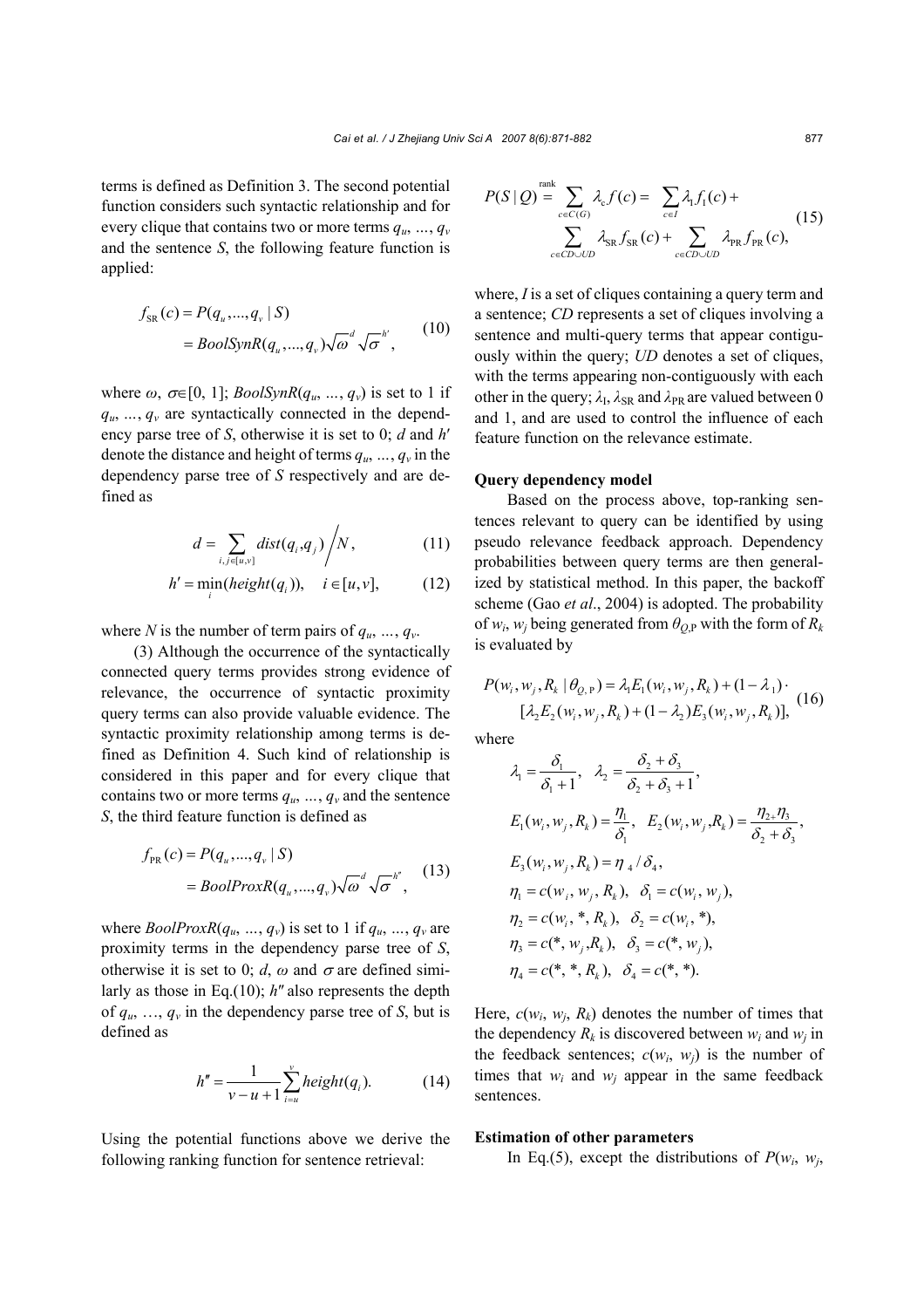$R_k | \theta_{Q,\text{P}}$ ), other three parameters, i.e.  $P(w_i | \theta_{Q,\text{T}})$ ,  $P(w_i | \theta_{Q,\text{T}})$  $\theta_{D,T}$ ) and  $P(w_i, w_j, R_k | \theta_{D,P})$  also should be estimated.

 $(1)$   $P(w_i, w_j, R_k | \theta_{D,P})$ 

The linear interpolation smoothing approach is used to estimate the value of  $P(w_i, w_i, R_k | \theta_{DP})$ . Based on the dependency models of document *D* and the entire document collection *C*,  $P(w_i, w_j, R_k | \theta_{DP})$  is finally defined as

$$
P(w_i, w_j, R_k | \theta_{D,P}) = (1 - \gamma) \cdot P(w_i, w_j, R_k | D) + \gamma \cdot P(w_i, w_j, R_k | C),
$$
 (17)

where,  $P(w_i, w_j, R_k|D)$  and  $P(w_i, w_j, R_k|C)$  can be evaluated by using the same approach of  $P(w_i, w_j)$ ,  $R_k$ | $\theta_{OP}$ ). The only difference is that the computation of  $c(w_i, w_i, R_k)$ , etc. are respectively implemented in the context of document *D* and collection *C*.

 $P(w_i|\theta_{O,T})$ 

The generation probability of term from the query *Q* is evaluated by the maximum likelihood estimate. Formally,  $P(w_i | \theta_{O,T})$  is evaluated by

$$
P(w_i|\theta_{Q,\text{T}}) = c(w_i,Q) / \sum_{w_i} c(w_i,Q), \tag{18}
$$

where  $c(w_i, Q)$  denotes the number of times that  $w_i$ occurs in *Q*.

 $P(w_i|\theta_D)$ 

Zhai and Lafferty (2001b) showed that the smoothing methods of Jelinek-Mercer and Dirichlet clearly have a better average precision than absolute discounting. We select Dirichlet smoothing method to compute  $P(w_i|\theta_{DT})$ . The model is given by

$$
P(w_i | \theta_{D,T}) = \frac{c(w_i, D) + \mu P(w_i | C)}{u + \sum_{w_i \in D} c(w_i, D)},
$$
 (19)

where  $\mu$  is the parameter of the Dirichlet distribution. The experiments also demonstrated that the optimal value of  $\mu$  appears to have a wide range  $1500~10000$ and is around 2000. *P*(*wi*|*C*) denotes the probability of  $w_i$  occurring in the collection  $C$  and is computed by the maximum likelihood estimate:

$$
P(w_i | C) = c(w_i, C) / \sum_{w_i \in C} c(w_i, C),
$$
 (20)

# EXPERIMENTS

This section reports results from experiments we conducted to evaluate the effect of the suggested retrieval models.

#### **Setting**

We use TREC disks 4 and 5 for experiments and evaluate our methods on the ad hoc tasks for TREC 6, with topics 301~350, TREC 7 with 351~400, and TREC 8 with 401~450, respectively. Here, only the title portions of these topics are used to construct our experimental queries. Relevance of retrieved documents is assessed by using the relevance assessments provided by NIST for the ad hoc task. All documents and queries are processed as standard; terms are stemmed by using the Porter stemmer and stop words are removed by referring to the stoplist.

In our proposed retrieval model, several parameters have to be determined, such as  $\lambda$  in Eq.(5) and other smoothing parameters. These parameters should be tuned to obtain the best effectiveness. In many systems, such parameters are tuned automatically, e.g., using maximum likelihood and maximum a posteriori estimation (Lo, 1988; Gauvain and Lee, 1994). However, for simplicity, our experiments determine these parameters empirically. This paper will narrate the parameter tuning process of our proposed models in detail and just report the best effectiveness of other retrieval models.

#### **Results**

As introduced above, this paper introduces three variants of MRF model for sentence retrieval. Accordingly, the proposed dependency retrieval model is evaluated by using these three variants respectively. In the following description, EKLM\_I, EKLM\_SD and EKLM\_FD represent the proposed retrieval model with different assumptions of query term dependency in sentence retrieval. These assumptions are respectively full independence between query terms, dependence among the contiguous query terms and dependence among any combination of query terms.

To determine the benefits of our proposed retrieval model to document retrieval, a set of experiments are implemented. In the first set of experiments, we compare the proposed dependency retrieval mod-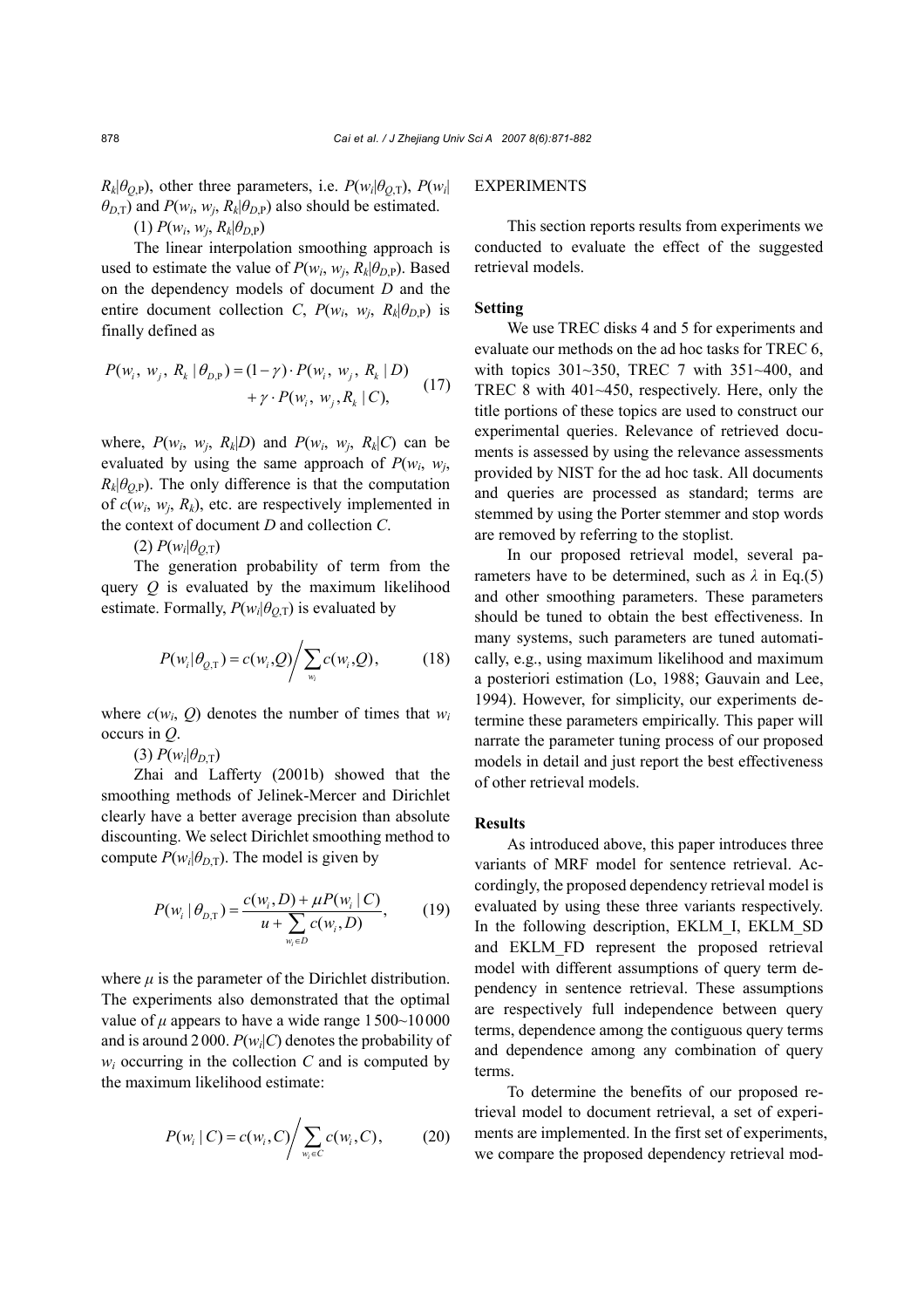els with three traditional retrieval models, including the TFIDF model (TFIDF), the probabilistic retrieval model OKAPI (OKAPI) and the KL-divergence LM with Dirichlet smoothing (KL\_DIR). All these three retrieval models were implemented by the Lemur toolkit (http://www.lemurproject.org) and the result of KL-divergence provided the baseline from which to compare other retrieval models.

Table 1 shows the comparison results implemented on different sets of topics. The best effectiveness of our proposed retrieval approach is reported. The percentage in parentheses indicates the performance change of the current retrieval model compared with the baseline approach. MAP is defined as the non-interpolated average precision averaged over all queries. It reflects the efficiency of each retrieval model by synthetically considering their performances in precision and recall. MRR is defined as the reciprocal of the first relevant document's rank in the ranked list retrieved for a given query. As shown in Table 1, improvements by using EKLM\_SD and EKLM\_FD over traditional retrieval models are statistically significant. Compared with the KL\_DIR model, they provide improvements of 11%~20% in MAP and  $4\%$ ~21% in MRR. These results showed that EKLM\_SD and EKLM\_FD can largely enhance retrieval precision and not weaken retrieval recall. As for EKLM\_I, its performance is comparable to those of KL\_DIR, but the difference is statistically insignificant. Compared with EKLM\_SD and ELKM\_FD, EKLM\_I realizes sentence retrieval with no consideration of term dependency. The lower performance of EKLM\_I further proves the importance of term dependency in IR.

Among the three variants of the proposed retrieval model, EKLM\_SD performs better than the other two variants. It on one hand makes sure the correctness of the assumption of term dependency and on the other hand shows that dependencies estimated among continuous query terms are more significant than those among any combination of query terms. It is mostly attributed to the fact that our experimental queries, which are taken from the titles of TREC topics, are well formed. Thus, dependencies often occur among those continuous query terms. Comparatively, the dependencies assumed among any combination of query terms introduce lots of noises and influence the accuracy of the retrieved sentence to some extent.

To further validate the effect of term dependency on retrieval, Fig.2 illustrates precision-recall curve of each retrieval model. As shown in Fig.2, in any recall level, EKLM\_SD and EKLM\_FD perform better than other retrieval models.

In the proposed retrieval approach, several parameters should be determined. Thus, another set of experiments are implemented to tune the value of each parameter to obtain the best retrieval effectiveness. Table 2 illustrates the non-interpolated average precision (MAP) averaged over all queries 301~450 of EKLM\_I, EKLM\_SD and EKLM\_FD with the change of parameters in Eq.(6), i.e.,  $\alpha_1$ ,  $\alpha_2$  and  $\alpha_3$ . As can be seen from Table 2, better performance can be achieved when  $\alpha_1$ ,  $\alpha_2$  and  $\alpha_3$  are respectively set to around 0.1, 0.3 and 0.6. Results showed the dominance of looser relationship between terms in the experimental queries. Low values of  $\alpha_3$  will decrease retrieval performance, because in these cases the "strict" dependencies, i.e., syntax based dependency, proximity based dependency, are main dependency information to be used. Such dependency information, however, are relatively limited because of data sparseness. Similarly, higher values of  $\alpha_3$  also will limit the retrieval performance, because in these cases the effects of "strict" dependencies are totally ignored.

| Model          | <b>MAP</b>        |                   |                   | <b>MRR</b>                         |                  |                   |
|----------------|-------------------|-------------------|-------------------|------------------------------------|------------------|-------------------|
|                | $301 - 350$       | $351 - 400$       | $401 - 450$       | $301 - 350$                        | $351 - 400$      | $401 - 450$       |
| <b>TFIDF</b>   | $0.184(-23.9\%)$  | $0.186(-34.5\%)$  | $0.160(-25.9\%)$  | $0.389(-25.3\%)$                   | $0.420(-24.5%)$  | $0.373(-20.3\%)$  |
| <b>OKAPI</b>   | $0.241(-0.4\%)$   | $0.258(-9.2\%)$   | $0.194(-10.2\%)$  | $0.528(-0.9\%)$                    | $0.533(-4.1\%)$  | $0.374(-20.1\%)$  |
| KL DIR         | 0.242             | 0.284             | 0.216             | 0.533                              | 0.556            | 0.468             |
| EKLM I         | $0.239(-1.2\%)$   | $0.287 (+1.0\%)$  | $0.212(-1.9\%)$   | $0.538 (+0.9\%)$                   | $0.563 (+1.3%)$  | $0.451(-3.6\%)$   |
| EKLM SD        | $0.288 (+19.0\%)$ | $0.332 (+16.9\%)$ | $0.261 (+20.8\%)$ | $0.646 (+21.2%)$                   | $0.597 (+5.5\%)$ | $0.528 (+12.8\%)$ |
| <b>EKLM FD</b> | $0.271 (+12.0\%)$ | $0.317 (+11.6\%)$ | $0.244 (+12.9\%)$ | $0.598 (+12.2\%)$ $0.586 (+5.3\%)$ |                  | $0.487 (+4.1\%)$  |

**Table 1 MAP and MRR of each retrieval model on different topics\***

**\*** : The percentages in parentheses indicate the performance change of the current retrieval model compared with the baseline approach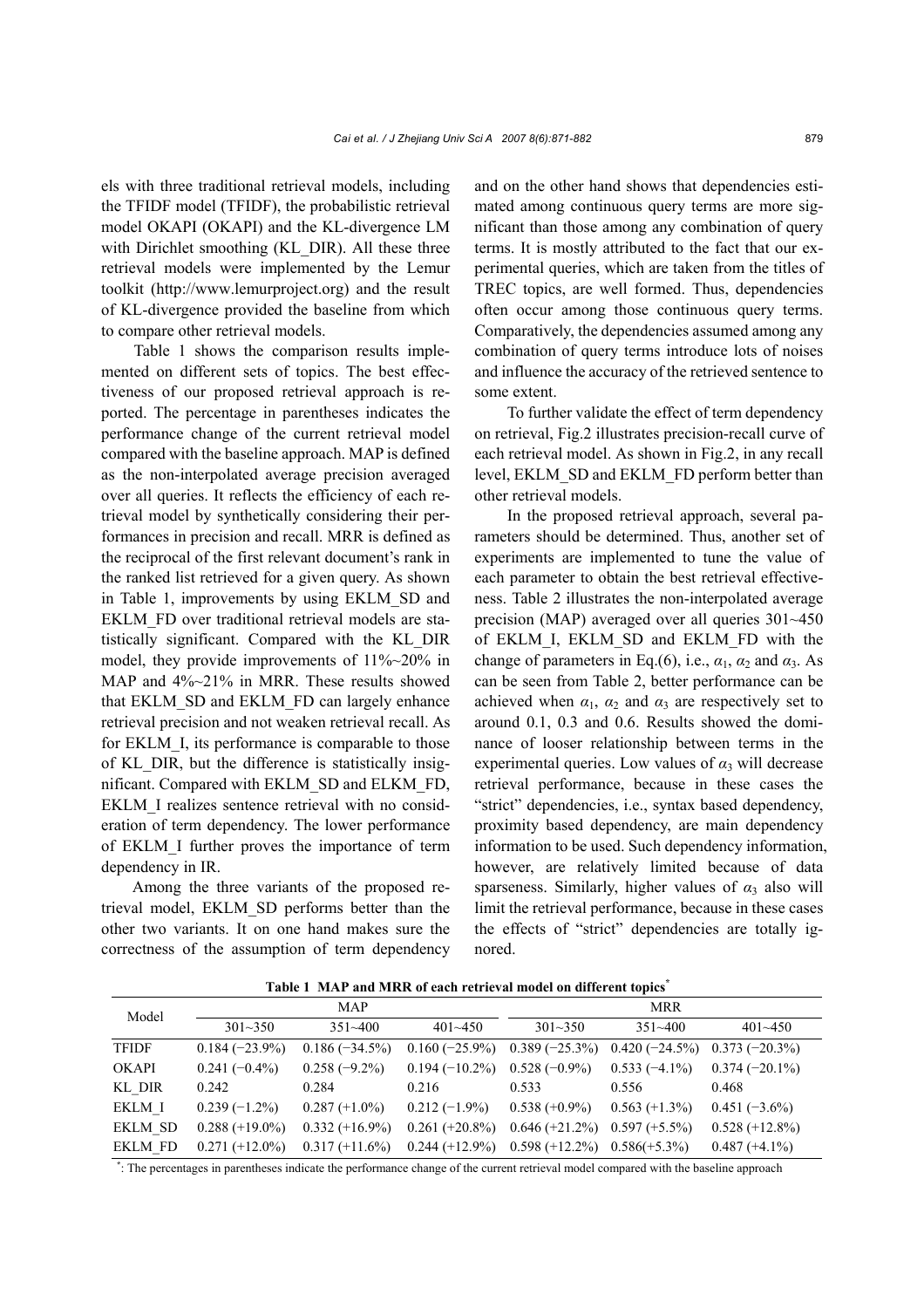Our experiments also evaluated how *λ*, as shown in Eq.(5), influences the effectiveness of the retrieval model. We changed *λ* value in the series of experi-



**Fig.2 Precision-Recall curve of each retrieval model on the ad hoc task for TREC-6 (a), TREC-7 (b), TREC-8 (c)**

**Table 2 MAP of EKLM\_I, EKLM\_SD and EKLM\_FD** with the change of  $a_1$ ,  $a_2$  and  $a_3$ 

| $\alpha_1$ , $\alpha_2$ , $\alpha_3$ | EKLM I | <b>EKLM SD</b> | <b>EKLM FD</b> |
|--------------------------------------|--------|----------------|----------------|
| 1, 0, 0                              | 0.237  | 0.278          | 0.265          |
| 0, 1, 0                              | 0.239  | 0.280          | 0.269          |
| 0, 0, 1                              | 0.242  | 0.285          | 0.273          |
| 0, 0.1, 0.9                          | 0.240  | 0.289          | 0.275          |
| 0.1, 0.1, 0.8                        | 0.240  | 0.289          | 0.274          |
| 0.1, 0.2, 0.7                        | 0.243  | 0.291          | 0.277          |
| 0.1, 0.3, 0.6                        | 0.246  | 0.294          | 0.277          |
| 0.1, 0.4, 0.5                        | 0.243  | 0.293          | 0.276          |
| 0.1, 0.5, 0.4                        | 0.237  | 0.293          | 0.271          |
| 0.4, 0.3, 0.3                        | 0.233  | 0.284          | 0.269          |
| 0.5, 0.3, 0.2                        | 0.236  | 0.286          | 0.267          |
| 0.6, 0.3, 0.1                        | 0.235  | 0.281          | 0.266          |
|                                      |        |                |                |

The hightlighted values represent better perfermance

ments. Table 3 shows P@*k* of models EKLM\_I, EKLM\_SD and EKLM\_FD with different values of *λ*. The metrics  $P@k$  for  $k=5$ , 10, 20 are defined as the precision at the top *k* sentences averaged over all queries 301~450. As shown in Table 3, the performance of EKLM I is optimal when  $\lambda$  is set to 0.9, but for EKLM\_SD and EKLM\_FD, the performance is best when  $\lambda$  is set between 0.7 and 0.8. It is indicated that term dependencies identified in EKLM\_SD and EKLM\_FD are more significant than those identified in EKLM\_I and therefore should be paid more attention to.

As shown in Eq.(15), parameters involved in the ranking function include  $λ$ <sub>I</sub>,  $λ$ <sub>SR</sub> and  $λ$ <sub>PR</sub>. We explored various settings of these parameters to study their impact on retrieval effectiveness. Since EKLM\_I dose not use the parameters  $\lambda_{\text{SR}}$ ,  $\lambda_{\text{PR}}$ , its parameter  $\lambda_{\text{I}}$  is then set to 1. For EKLM\_SD and EKLM\_FD, the results showed that the performance is optimal when  $\lambda_{\rm I}$ ,  $\lambda_{\rm SR}$ ,  $\lambda_{\rm PR}$  are respectively set to 0.7, 0.1, 0.2. The results showed that in the service of sentence retrieval, common terms contained in query and sentence are the most important factors in determining sentence relevance. However, dependency information about terms is also important. They can provide further validations for sentence relevance.

**Table 3 Impact of parameter** *λ*

| λ   | Model          | P@5   | $P(\widehat{\omega})$ 10 | P(a)20 |  |  |  |
|-----|----------------|-------|--------------------------|--------|--|--|--|
| 0.9 | EKLM I         | 0.293 | 0.240                    | 0.217  |  |  |  |
|     | <b>EKLM SD</b> | 0.404 | 0.374                    | 0.318  |  |  |  |
|     | <b>EKLM FD</b> | 0.340 | 0.346                    | 0.283  |  |  |  |
| 0.8 | EKLM I         | 0.241 | 0.228                    | 0.178  |  |  |  |
|     | EKLM SD        | 0.477 | 0.394                    | 0.351  |  |  |  |
|     | <b>EKLM FD</b> | 0.432 | 0.377                    | 0.303  |  |  |  |
| 0.7 | EKLM I         | 0.233 | 0.219                    | 0.198  |  |  |  |
|     | EKLM SD        | 0.449 | 0.428                    | 0.331  |  |  |  |
|     | <b>EKLM FD</b> | 0.416 | 0.384                    | 0.358  |  |  |  |
| 0.5 | EKLM I         | 0.243 | 0.227                    | 0.146  |  |  |  |
|     | EKLM SD        | 0.370 | 0.316                    | 0.263  |  |  |  |
|     | <b>EKLM FD</b> | 0.366 | 0.323                    | 0.294  |  |  |  |
| 0.3 | EKLM I         | 0.237 | 0.212                    | 0.125  |  |  |  |
|     | EKLM SD        | 0.329 | 0.304                    | 0.260  |  |  |  |
|     | <b>EKLM FD</b> | 0.341 | 0.319                    | 0.265  |  |  |  |
| 0.1 | EKLM I         | 0.203 | 0.196                    | 0.170  |  |  |  |
|     | EKLM SD        | 0.317 | 0.298                    | 0.254  |  |  |  |
|     | <b>EKLM FD</b> | 0.324 | 0.318                    | 0.224  |  |  |  |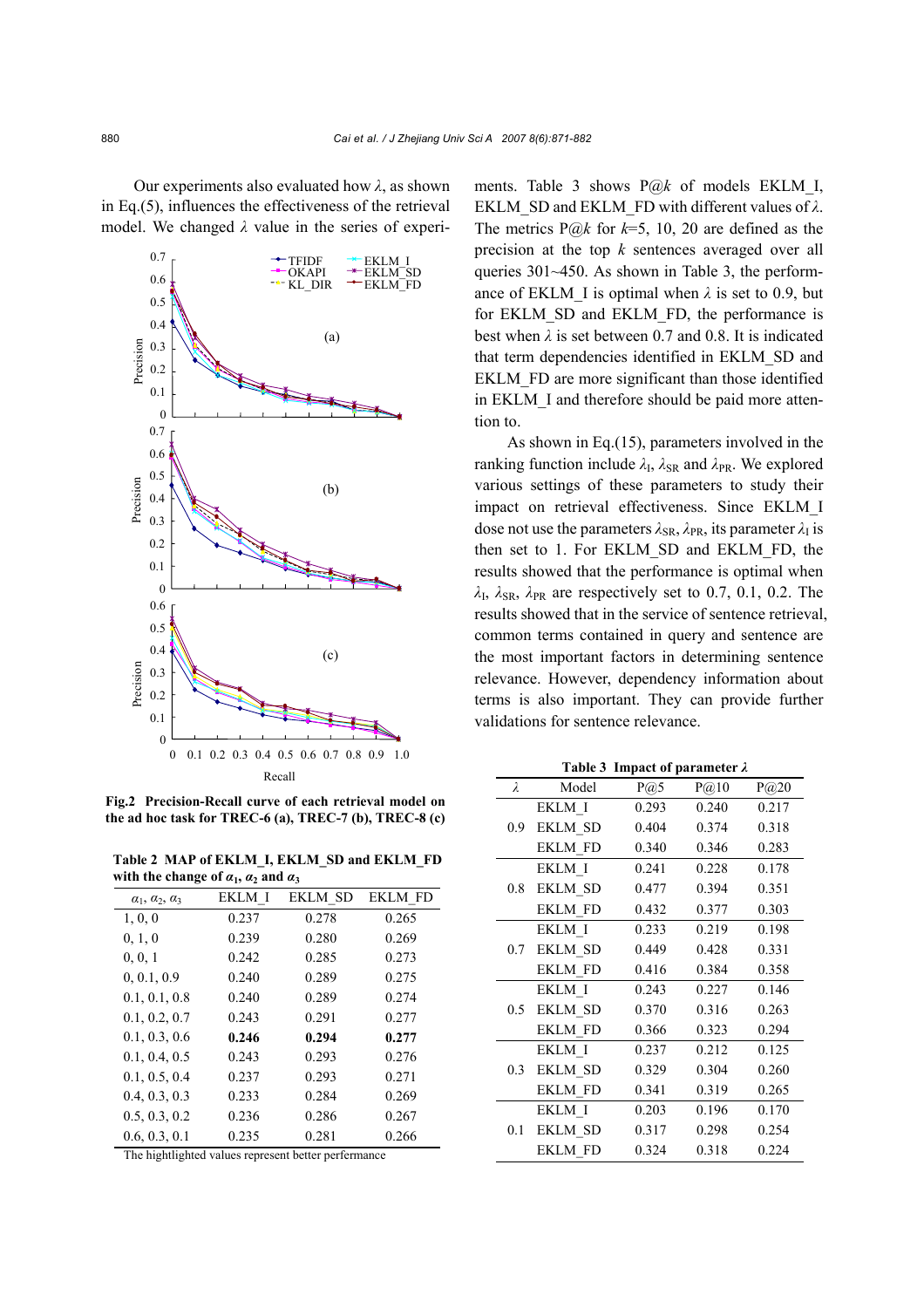## **CONCLUSION**

In this paper, a novel dependency language modeling approach for information retrieval is proposed. It extends the state-of-the-art KL-divergence approach to IR by introducing dependency models for both query and document. Query dependency model is constructed based on the relevant sentences captured from feedback documents. An MRF based estimate approach is introduced, which utilizes the relationships between query terms in sentences to measure the relevance of sentences for the given query. A hybrid dependency structure is introduced as well, which views term dependency from three perspectives, including syntax based dependency, proximity based dependency, and co-occurrence based dependency. Experiments showed that the proposed retrieval model outperforms the traditional models without consideration of term dependency.

#### **References**

- Alvarez, C., Langlais, P., Nie, J., 2004. Word Pairs in Language Modeling for Information Retrieval. Proc. 7th International Conference on Computer Assisted Information Retrieval. Avignon, France, p.686-705.
- Buckley, C., Salton, G., Allan, J., Singhal, A., 1995. Automatic Query Expansion Using SMART: TREC-3. Proc. 3rd Text Retrieval Conference. Maryland, USA, p.65-80.
- Cao, G., Nie, J., Bai, J., 2005. Integrating Word Relationships into Language Models. Proc. 28th Annual International ACM SIGIR Conference on Research and Development in Information Retrieval. Brazil, p.298-305.
- Croft, W.B., Turtle, H.R., Lewis, D.D., 1991. The Use of Phrases and Structured Queries in Information Retrieval. Proc. 14th Annual International ACM SIGIR Conference on Research and Development in Information Retrieval. Chicago, USA, p.32-45. [doi:10.1145/122860.122864]
- Dillon, M., Gray, A.S., 1983. FASIT: a fully automatic syntactically based indexing system. *J. Am. Soc. Inf. Sci.*, **34**(2):99-108.
- Dobrushin, P.L., 1968. The description of a random field by means of conditional probabilities and conditions of its regularity. *Theory of Probability and Its Applications*, **13**(2):197-224. [doi:10.1137/1113026]
- Fagan, J.L, 1987. Automatic Phrase Indexing for Document Retrieval: An Examination of Syntactic and Non-syntactic Methods. Proc. 10th Annual International ACM SIGIR Conference on Research and Development in Information Retrieval. Louisiana, USA, p.91-101. [doi:10. 1145/42005.42016]
- Gao, J., Nie, J., Wu, G., Cao, G., 2004. Dependence Language Model for Information Retrieval. Proc. 27th Annual International ACM SIGIR Conference on Research and

Development in Information Retrieval. Sheffield, UK, p.170-177.

- Gauvain, J.L., Lee, C.H., 1994. Maximum a posteriori estimation for multivariate Gaussian mixture observations of Markov chains. *IEEE Trans. on Speech and Audio Processing*, **2**(2):291-298. [doi:10.1109/89.279278]
- Hays, D.G., 1964. Dependency theory: a formalism and some observations. *Language*, **40**(4):511-525. [doi:10.2307/ 411934]
- Katz, S.M., 1987. Estimation of probabilities from sparse data for the language model component of a speech recognizer. *IEEE Trans. on Acoustics, Speech and Signal Processing*, **35**(3):400-401. [doi:10.1109/TASSP.1987.1165125]
- Lafferty, J., Zhai, C., 2001. Document Language Models, Query Models, and Risk Minimization for Information Retrieval. Proc. 24th Annual International ACM SIGIR Conference on Research and Development in Information Retrieval. Louisiana, USA, p.111-119. [doi:10.1145/ 383952.383970]
- Lee, C., Lee, G., Jang, M., 2006. Dependency structure language model for information retrieval. *ETRI*, **28**(3):337- 346.
- Lin, D., 1994. Principar—An Efficient, Broad-coverage, Principle-based Parser. Proc. 15th International Conference on Computational Linguistics. Kyoto, Japan, p.482- 488.
- Lo, A.W., 1988. Maximum likelihood estimation of generalized Ito processes with discretely sampled data. *Econ. Theory*, **4**:231-247.
- Losee, R.M.Jr, 1994. Term dependence: truncating the Bahadur Lazarsfeld expansion. *Inf. Process. Manage.*, **30**(2): 293-303. [doi:10.1016/0306-4573(94)90071-X]
- Metzler, D., Croft, W.B., 2005. A Markov Random Field Model for Term Dependencies. Proc. 28th Annual International ACM SIGIR Conference on Research and Development in Information Retrieval. Brazil, p.472-479. [doi:10.1145/1076034.1076115]
- Nallapati, R., Allan, J., 2002. Capturing Term Dependencies Using a Language Model Based on Sentence Trees. Proc. 11th ACM CIKM International Conference on Information and Knowledge Management. Virginia, USA, p.383- 390.
- Nallapati, R., Allan, J., 2003. An Adaptive Local Dependency Language Model: Relaxing the Naive Bayes' Assumption. Proc. Workshop on Mathematical and Formal Models in Information Retrival, the 26th Annual International ACM SIGIR Conference on Research and Development in Information Retrieval. Toronto, Canada.
- Ponte, J.M., Croft, W.B., 1998. A Language Modeling Approach to Information Retrieval. Proc. 21st Annual International ACM SIGIR Conference on Research and Development in Information Retrieval. Melbourne, Australia, p.275-281. [doi:10.1145/290941.291008]
- Robertson, S.E., Walker, S., Jones, S., Hancock-Beaulieu, M., Gatford, M., 1995. Okapi at TREC-3. Proc. 3rd Text Retrieval Conference. Maryland, USA, p.109-216.